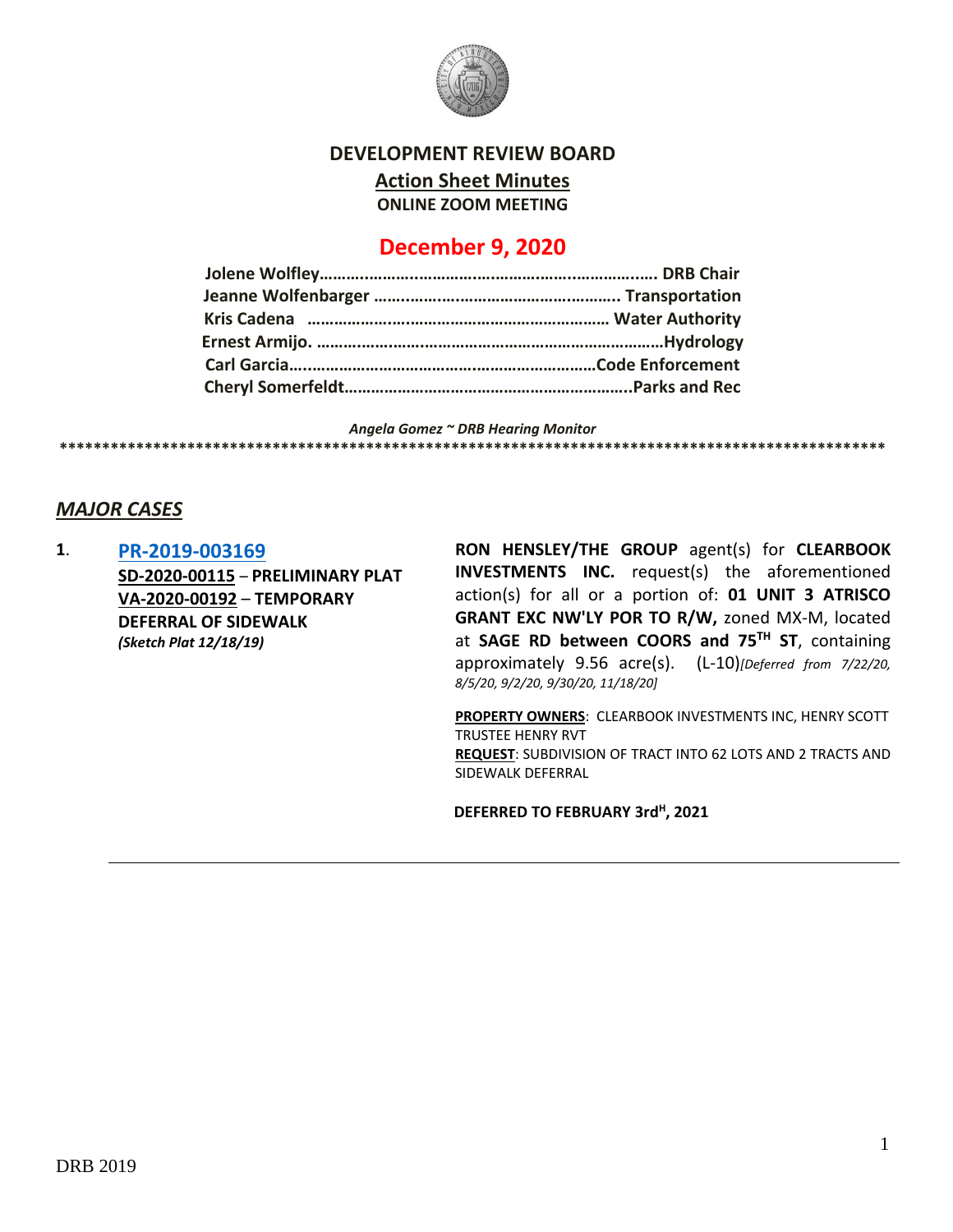| 2. | Project # PR-2020-003887<br>(1010532)<br>SI-2020-00367 - SITE PLAN                             | <b>SCOTT ANDERSON agent(s) for MICHAEL DRESKIN</b><br>request(s) the aforementioned action(s) for all or a<br>portion of: LOT 5, BLOCK 23, BROAD ACRES ADDN,<br>zoned MX-M, located at 2818 4TH ST NW, containing<br>approximately 1.27 acre(s). (H-14) [Deferred from 7/8/20,<br>7/22/20, 7/29/20, 8/19/20, 9/2/20, 9/16/2, 10/28/20], 11/4/20,<br>11/18/201<br><b>PROPERTY OWNERS: MICHAEL DRESKIN</b><br>REQUEST: SITE PLAN FOR APARTMENT WITH MORE THAN 50 UNITS<br>DEFERRED TO JANUARY 13TH, 2021. |
|----|------------------------------------------------------------------------------------------------|---------------------------------------------------------------------------------------------------------------------------------------------------------------------------------------------------------------------------------------------------------------------------------------------------------------------------------------------------------------------------------------------------------------------------------------------------------------------------------------------------------|
| 3. | PR-2020-004457<br>SD-2020-00197 - VACATION OF RIGHT-<br><b>OF-WAY</b><br>(Sketch Plat 9/30/20) | RIO GRANDE ENGINEERING agent(s) for BARBARA<br><b>MUELLER</b> request(s) the aforementioned action(s) for<br>all or a portion of: LOT 22, VOLCANO CLIFFS UNIT 6,<br>zoned R-A, located on QUIVIRA DR between VISTA<br>VIEJA AVE and RETABLO RD, containing approximately<br>6.0 $\arccos(5)$ . (D-9) {Deferred from 12/2/20]<br><b>PROPERTY OWNERS: BARBARA MUELLER</b><br><b>REQUEST: VACATION OF RIGHT OF WAY</b><br>DEFERRED TO JANUARY 6TH, 2020.                                                   |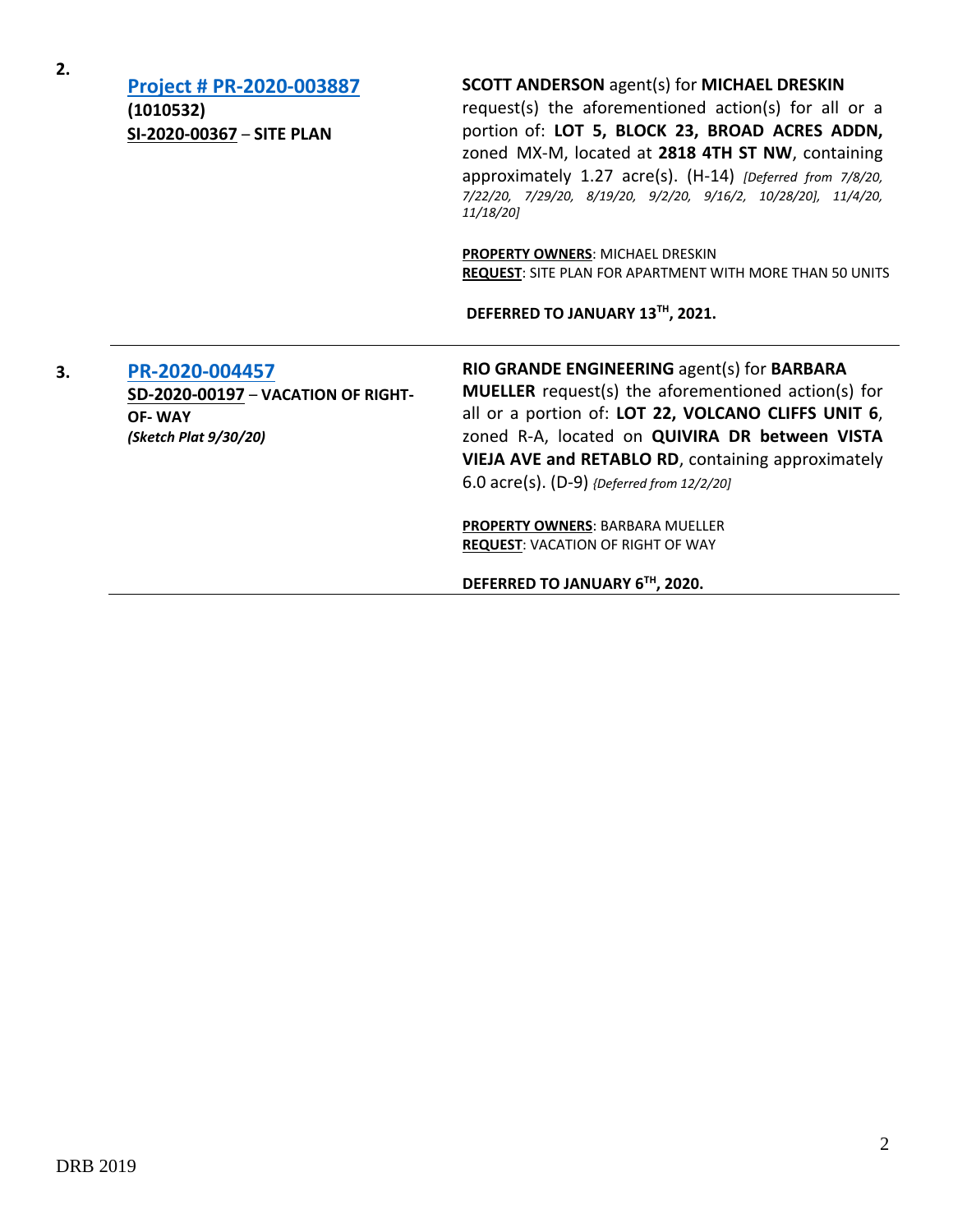**4. [Project # PR-2020-003707](http://data.cabq.gov/government/planning/DRB/PR-2020-003707/DRB%20Submittals/) SD-2020-00137- PRELIMINARY/FINAL PLAT SI-2020-00247 – SITE PLAN** *(Sketch Plat 7/8/20)*

**ARCH + PLAN LAND USE CONSULTANTS** & **RESPEC** agent(s) for **SONATA TRAILS, LLC** request(s) the aforementioned action(s) for all or a portion of: **TRACTS 1, 2 & 3, UNIT 4,** zoned MX-M, located at **UNIVERSE BLVD NW between PASEO DEL NORTE BLVD and TREELINE AVE NW**, containing approximately 29.9 acre(s). (C-10) *[Site Plan deferred from 6/3/20, 6/24/20, 7/15/20, 7/29/20, 8/26/20, 10/14/20, 10/28/20, 11/18/20; Preliminary/Final Plat deferred from 7/29/20, 8/26/20, 10/14/20, 10/28/20, 11/18/20, 12/2/20]*

**PROPERTY OWNERS: SONATA TRAILS LLC REQUEST**: APARTMENT COMPLEX DEVELOPMENT

**IN THE MATTER OF THE AFOREMENTIONED APPLICATION, BEING IN COMPLIANCE WITH ALL APPLICABLE REQUIREMENTS OF THE DPM AND THE IDO, THE DRB HAS APPROVED THE PRELIMINARY/FINAL PLAT. FINAL SIGN OFF IS DELEGATED TO HYDROLOGY FOR THE ENGINEER STAMP DATE OF OCTOBER 14, 2020 AND THE HYDRO-TRANS. # C10D001A BE INDICATED ON THE PLAT AND TO PLANNING FOR AGIS DXF FILE.**

**IN THE MATTER OF THE AFOREMENTIONED APPLICATION, BEING IN COMPLIANCE WITH ALL APPLICABLE REQUIREMENTS OF THE DPM AND THE IDO, WITH THE SIGNING OF THE INFRASTRUCTURE LIST ON**  *DECEMBER 9, 2020* **THE DRB HAS** *APPROVED* **THE SITE PLAN. FINAL SIGN-OFF IS DELEGATED TO PARKS AND RECREATION FOR THE ADDITION OF THE LANDSCAPE PLAN NORTH OF OAKRIDGE WITH REGARD TO STREET TREES AND RE-SEEDING WITH TYPCIAL NATIVE MIX AS DISCUSSED, AND TO PLANNING FOR THE RECORDED INFRSTRACTURE IMPROVEMENTS AGREEMENT (IIA) AND FOR A NOTE ADDED TO THE INFRASTRUCTURE LIST STATING THAT POND "A" SLOPE AND STABILIZATION MEASURES BE TAKEN. A FINDING ON THE NOTICE OF DECISION WILL INDICATE THAT A NOTE SHALL BE PLACED ON THE APPROVED GRADING AND DRAINAGE PLAN REGARDING STABILIZATION OF THE TEMPORORARY RETENTION POND.**

*MINOR CASES*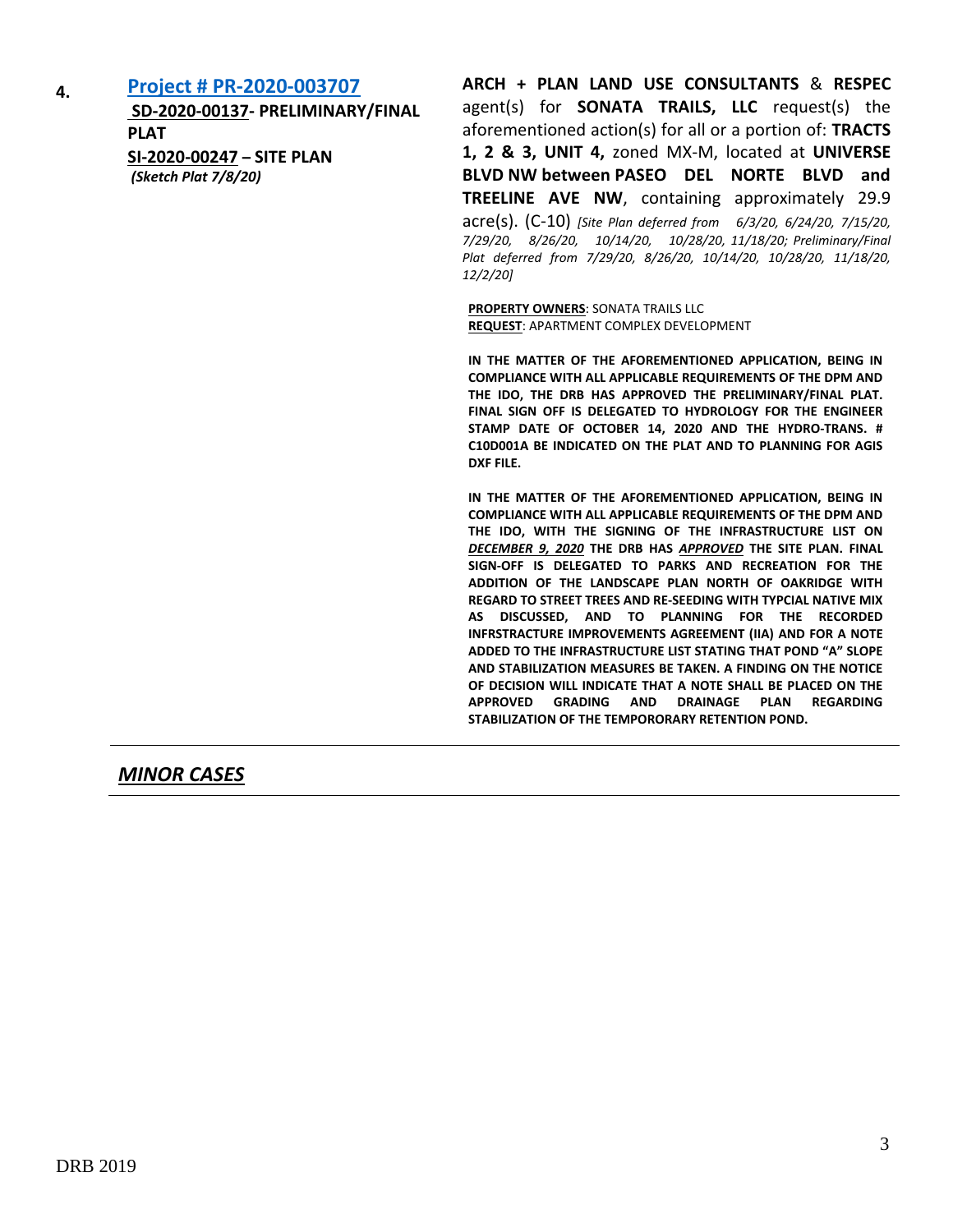### 5. **[PR-2020-003707](http://data.cabq.gov/government/planning/DRB/PR-2020-003707/DRB%20Submittals/)**

**SD-2020-00202 – VACATION OF PRIVATE SANITARY SEWER EASEMENT SD-2020-00203 – VACATION OF TEMPORARY DRAINAGE EASEMENT SD-2020-00204 – VACATION OF PUBLIC ROADWAY EASEMENT SD-2020-00205 – VACATION OF PUBLIC ROADWAY/PUBLIC SANITARY SEWER EASEMENT**

**ARCH + PLAN LAND USE CONSULTANTS** agent(s) f o r **SONATA TRAIL LLC** request(s) the aforementioned action(s) for all or a portion of: **LOTS 1 THRU 3, BULK LAND PLAT OF THE TRAILS,** zoned MX-M located on **UNIVERSE BLVD between PASEO DEL NORTE and AVENIDA JAIMITO** containing approximately 29.8361 acre(s). (C-10) *[Deferred from 12/2/20]*

**PROPERTY OWNERS**: SONATA TRAILS LLC **REQUEST**: FOUR VACATION ACTIONS

**IN THE MATTER OF THE AFOREMENTIONED APPLICATIONS, BEING IN COMPLIANCE WITH ALL APPLICABLE REQUIREMENTS OF THE DPM AND THE IDO, THE DRB HAS** *APPROVED* **THE VACATIONS AS SHOWN ON EXHIBITS IN THE PLANNING FILE PER SECTION 14-16- 6(K) OF THE IDO.**

6. **[PR-2018-001566](http://data.cabq.gov/government/planning/DRB/PR-2018-001566/DRB%20Submittals/PR2018-001566_Dec_02_2020/Application/DRB%20P%26F%20Arch%20%26%20Plan%20PR-2018-001566%20SD-2020-00208%20signed%20copy.pdf)**

**SD-2020-00208 – PRELIMINARY/ FINAL PLAT** *(Sketch Plat 4/22/20)*

**ARCH + PLAN LAND USE CONSULTANTS** agent(s) f o r **RUDOLPH RAMIREZ** request(s) the aforementioned action(s) for all or a portion of: **LOTS 1 & 2, WINGER AND MARTINEZ,** zoned R-A, located at **2123 & 2127 CANDELARIA between DON ISIDRO LN and MANCHESTER DR**, containing approximately 0.6209 acre(s). (G-13) *[Deferred from 12/2/20]*

**PROPERTY OWNERS**: RUDOLPH RAMIREZ **REQUEST**: LOT LINE ADJUSTMENT BETWEEN 2 EXISTING LOTS

**DEFERRED TO DECEMBER 16TH, 2020.**

## **7. [PR-2019-002976](http://data.cabq.gov/government/planning/DRB/PR-2019-002976/DRB%20Submittals/PR-2019-002976_Dec_9_2020/Application/)**

**SD-2020-00210 – PRELIMINARY/FINAL PLAT VA-2020-00447 – SIDEWALK WAIVER** *(Sketch plat 10/23/19)*

**CSI – CARTESIAN SURVEYS, INC.** agent(s) for **BEELING ARMIJO** request(s) the aforementioned action(s) for all or a portion of: **LOT 9, EASTERLY PORTION OF 20 FT LOT 8 AND PORTION OF LOT 10, BLOCK 2, SANDIA MANOR** zoned R-1D, located at **17400 HILLDALE RD NE between HILDALE RD NE and CAMINO DE LA SIERRA NE**, containing approximately 0.5108 acre(s). (K-23)

**PROPERTY OWNERS**: BEELING ARMIJO **REQUEST**: SUBDIVIDE LOTS, ELIMINATE INTERIOR LOT LINES OF 3 EXISTING LOTS CREATING ONE NEW LOT, DEDICATE EASEMENTS

**DEFERRED TO JANUARY 13TH, 2020.**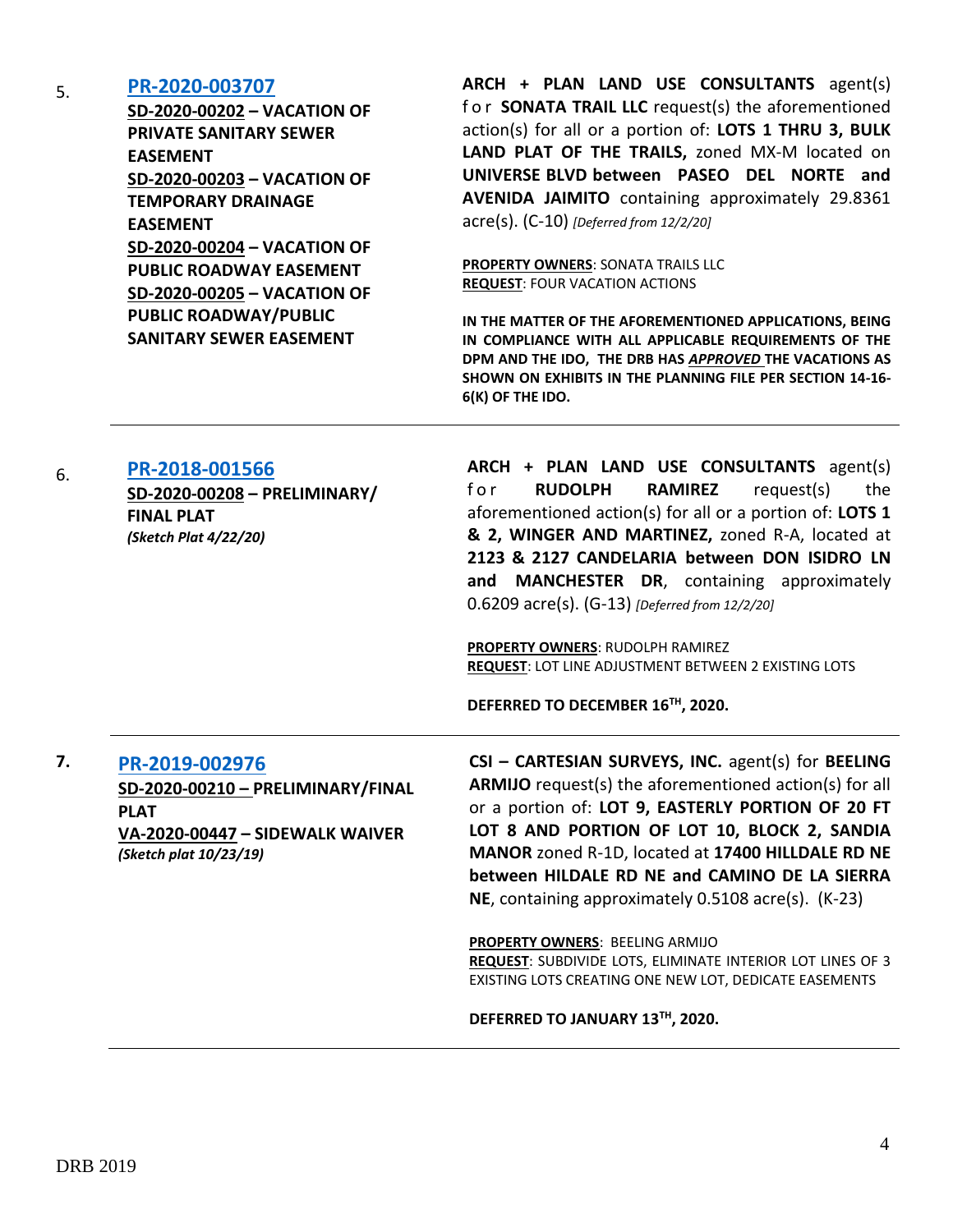**8. [Project # PR-2018-001501](http://data.cabq.gov/government/planning/DRB/PR-2018-001501/DRB%20Submittals/) SD-2020-00077** – **PRELIMINARY/FINAL PLAT VA-2019-00290 – SIDEWALK VARIANCE VA-2019-00289 – STREET VARIANCE**  *(variances deferred from 4/29/20)*

**ISAACSON & ARFMAN, INC** agent(s) for **MONTANO FAMILY HOMES LLC** request(s) the aforementioned action(s) for all or a portion of: **TRACT 6-A-2, NORTH FOURTH ST HOMESITES ADDN,** zoned R-1C, located at **712 MONTANO RD NW between 9TH ST NW AND HARWOOD LATERAL**, containing approximately 1.7 acre(s). (F-14)*[Deferred from 5/6/20, 6/3/20, 6/24/20, 10/21/20, 10/28/20, 11/18/20]*

**PROPERTY OWNERS**: MONTANO FAMILY HOMES LLC, TIM NISLY **REQUEST**: MINOR SUBDIVISION PRELIMINARY PLAT APPROVAL

**IN THE MATTER OF THE AFOREMENTIONED APPLICATION, BEING IN COMPLIANCE WITH ALL APPLICABLE REQUIREMENTS OF THE DPM AND THE IDO, WITH THE SIGNING OF THE INFRASTRUCTURE LIST ON** *DECEMBER 9th, 2020***, THE DRB HAS** *APPROVED* **THE SIDEWALK VARIANCE, THE STREET VARIANCE AND THE PRELIMINARY/FINAL PLAT. FINAL SIGN OFF IS DELEGATED TO TRANSPOR-TATION FOR AN 11 FOOT RADIUS LOCATED ON THE WEST END OF MONTANO ROAD AND TO PLANNING FOR UTILITY COMPANIES SIGNATURES, AMAFCA SIGNATURE, AGIS DXF FILE, APPLICATION NUMBER TO BE REFERENCED ON THE PLAT, AND THE RECORDED INFRASTRUCTURE IMPROVEMENTS AGREEMENT (IIA).**

## **9. [Project # PR-2019-002607](http://data.cabq.gov/government/planning/DRB/PR-2019-002607/DRB%20Submittals/)**

**SD-2020-00026 - PRELIMINARY/FINAL PLAT SD-2020-00107 – VACATION OF PRIVATE EASEMENT** *(Sketch Plat 7/17/19)*

**ARCH+ PLAN LAND USE CONSULTANTS** agent(s) for **JOHN O. PEARSON** request(s) the aforementioned action(s) for all or a portion of: **LOT 8-B PLAT OF LOTS 8-A & 8-B UNIT 1 ALVARADO GARDENS CONT 0.8967 AC,** zoned R-A, located on **RIO GRANDE BLVD** between **ARTESANOS CT** and **CAMPBELL RD**, containing approximately 0.8967 acre(s). (G-13) *[Deferred from 1/29/20, 2/26/20, 4/8/20, 5/20/20, 7/8/20, 7/29/20, 8/26/20, 9/16/20, 9/30/20, 10/14/20, 11/18/20]*

**PROPERTY OWNERS**: JOHN D PEARSON **REQUEST**: CREATE 2 LOTS FROM 1 EXISTING LOT

**DEFERRED TO DECEMBER 16TH, 2020.**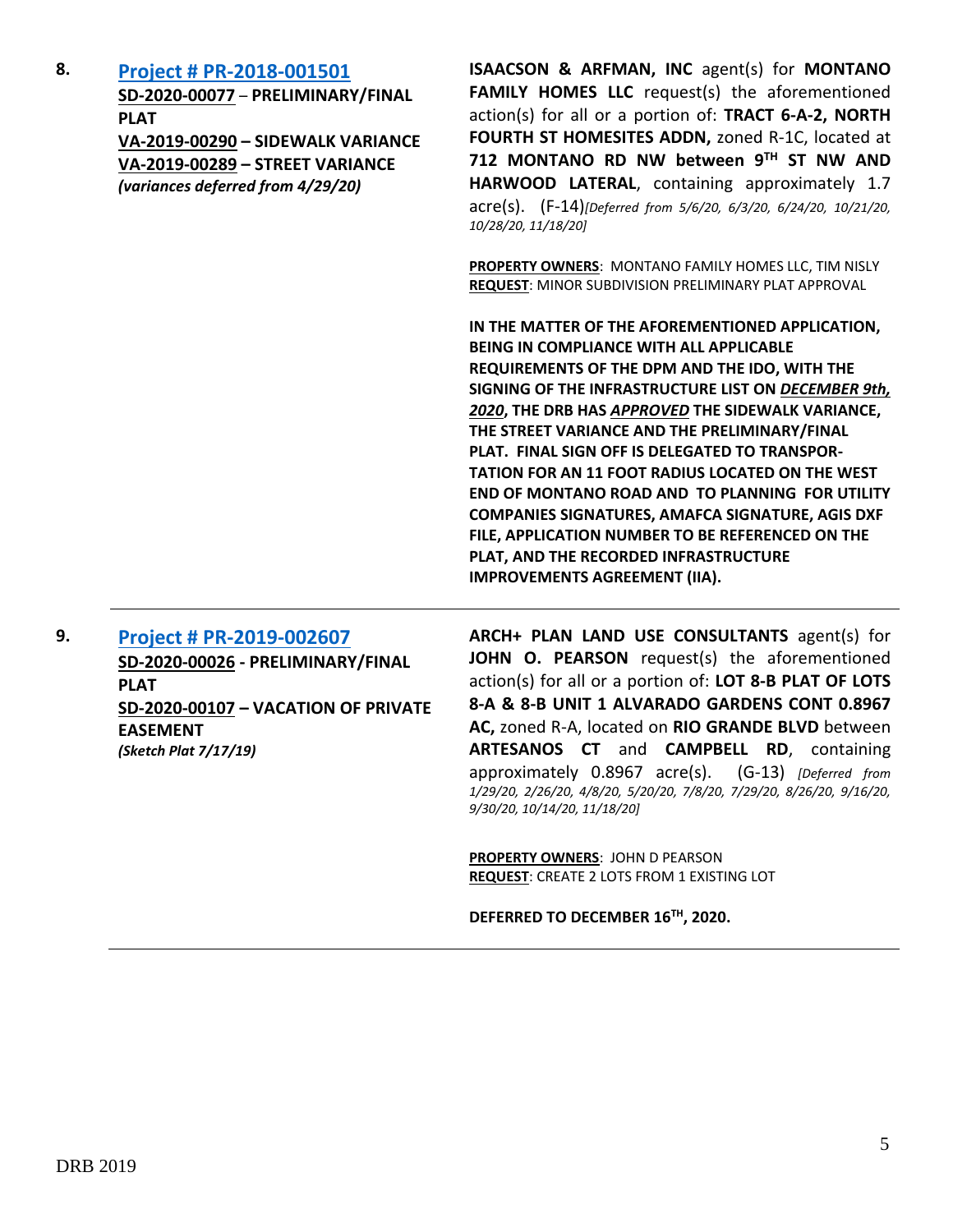| 10. | <b>Project # PR-2020-004778</b><br>VA-2020-00457 - EXTENSION OF<br><b>INFRASTRUCTURE IMPROVEMENTS</b><br><b>AGREEMENT</b> | <b>SILVER</b><br><b>OAK</b><br><b>DEVELOPERS</b><br>request(s)<br>the<br>aforementioned action(s) for all or a portion of: LOTS<br>1-20 BLOCK 28 UNIT B, zoned MX-L, located on SILVER<br>OAK ESTATES between ALAMEDA and OAKLAND<br>containing approximately 3.5 acre(s). (C-18) |
|-----|---------------------------------------------------------------------------------------------------------------------------|-----------------------------------------------------------------------------------------------------------------------------------------------------------------------------------------------------------------------------------------------------------------------------------|
|     |                                                                                                                           | <b>PROPERTY OWNERS: SILVER OAK DEVELOPERS</b><br><b>REQUEST: EXTENSION OF IIA</b>                                                                                                                                                                                                 |
|     |                                                                                                                           | IN THE MATTER OF THE AFOREMENTIONED APPLICATION,<br><b>BEING IN COMPLIANCE WITH ALL APPLICABLE REQUIRE-</b><br>MENTS OF THE DPM AND THE IDO, THE DRB HAS<br>APPROVED A TWO YEAR EXTENSION OF THE SUBDIVISION<br><b>IMPROVEMENT AGREEMENT.</b>                                     |

#### **11. [PR-2019-002811](http://data.cabq.gov/government/planning/DRB/PR-2019-002811/DRB%20Submittals/) SD-2019-00158** - **PRELIMINARY/FINAL PLAT**

**RICHARD CHAVEZ** request(s) the aforementioned action(s) for all or a portion of **LOTS 7-10 BLOCK 44 PEREA ADDITION,** zoned R-1A, located at **NORTH EAST CORNER of 15th ST NW and GRANITE AVE NW**, containing approximately 0.32 acre(s). (J-13) *[Deferred from 9/11/19, 10/28/20, 11/4/20, 11/18/20, 12/2/20]*

**PROPERTY OWNERS:** CHAVEZ RICHARD GERARD **REQUEST**: REPLAT 4 LOTS INTO 2

**IN THE MATTER OF THE AFOREMENTIONED APPLICATION, BEING IN COMPLIANCE WITH ALL APPLICABLE REQUIREMENTS OF THE DPM AND THE IDO, THE DRB HAS** *APPROVED* **THE PRELIMINARY/FINAL PLAT. FINAL SIGN OFF IS DELEGATED TO THE WATER AUTHORITY FOR THE SIGNED, RECORDED AND REFERENCED SHARED MAINTENANCE AGREEMENT AND TO PLANNING FOR OWNER SIGNATURE, CITY SURVEYOR SIGNATURE, UTILITY COMPANIES SIGNATURES, AMAFCA SIGNATURE, PROJECT AND APPLICATION NUMBERS INDICATED ON THE PLAT AND FOR THE AGIS DXF FILE.**

## *SKETCH PLAT*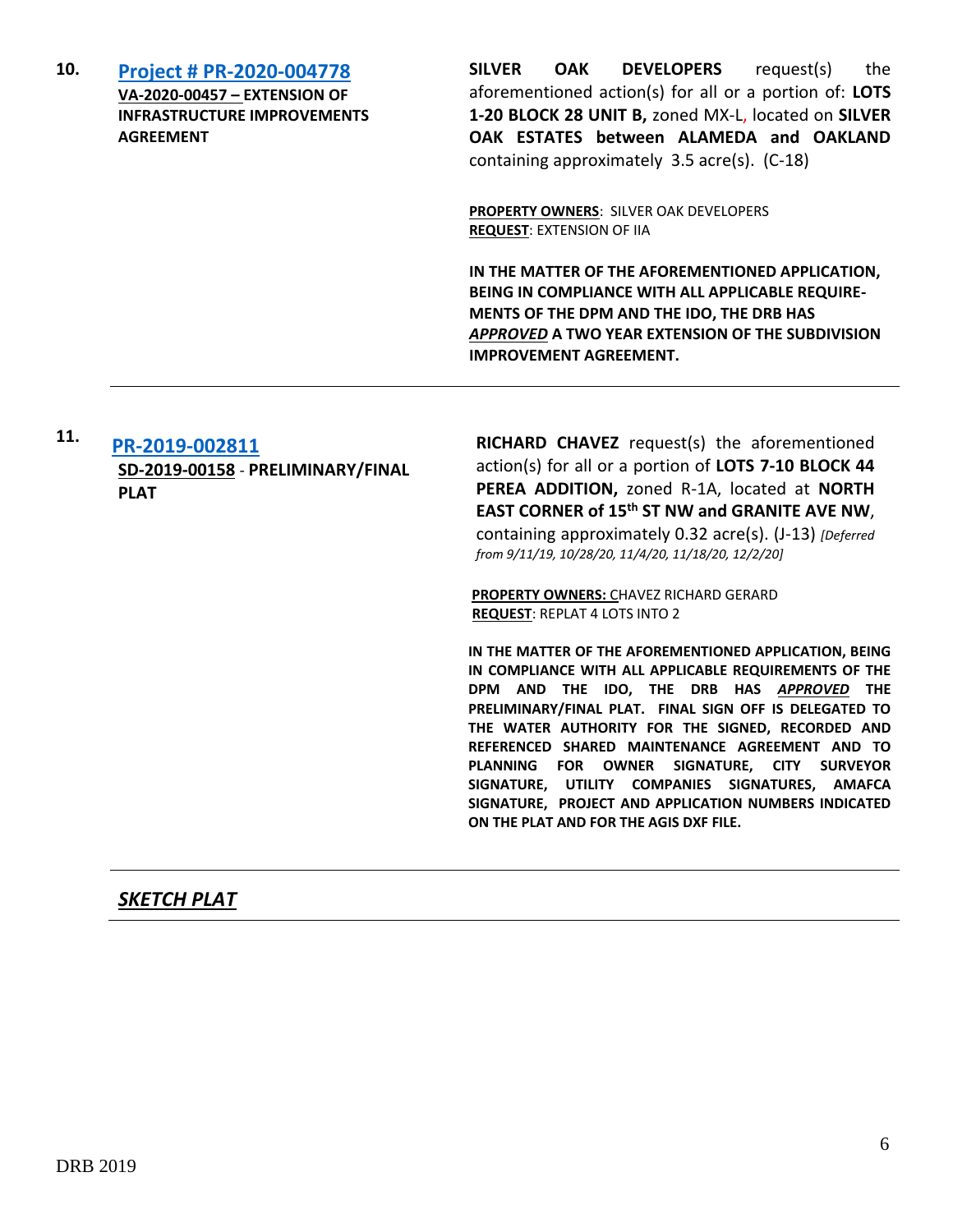| 12. | PR-2020-004757<br>PS-2020-00125_SKETCH PLAT                     | KIMLEY-HORN agent(s) for MACRITCHIE request(s) the<br>aforementioned action(s) for all or a portion of: TRACT<br>C48 & C49 UNIT 4, TOWN OF ATRISCO GRANT, zoned<br>NR-BP, located on VOLCANO RD between CENTRAL<br>AVE and BRISTOL ST, containing approximately 9.59<br>$\arccos(5)$ . (K-9)                                                                                                                                                                                                                                                                                  |
|-----|-----------------------------------------------------------------|-------------------------------------------------------------------------------------------------------------------------------------------------------------------------------------------------------------------------------------------------------------------------------------------------------------------------------------------------------------------------------------------------------------------------------------------------------------------------------------------------------------------------------------------------------------------------------|
|     |                                                                 | <b>PROPERTY OWNERS: GONZALES JUANITA G ETAL</b><br>REQUEST: REVIEW OF PROPOSED RV STORAGE FACILITY LOCATED<br>AT NORTHWEST CORNER OF CENTRAL AND VOLCANO                                                                                                                                                                                                                                                                                                                                                                                                                      |
|     |                                                                 | THE SKETCH PLAT WAS REVIEWED AND COMMENTS WERE<br><b>PROVIDED</b>                                                                                                                                                                                                                                                                                                                                                                                                                                                                                                             |
| 13. | PR-2020-004761<br><b>PS-2020-00127-SKETCH PLAT</b>              | <b>ASHLEY HARTSHORN C/O ARCHIS DESIGN LLC agent(s)</b><br>for LAURA & ROD WILLIAMS C/O HORIZON AUTO<br><b>GLASS &amp; TINT</b> request(s) the aforementioned action(s)<br>for all or a portion of: LOT 1 BLOCK 33 UNIT B, NORTH<br>ALBUQUERQUE ACRES zoned NR-BP, located at 8310<br>SAN PEDRO DR NE between ANAHEIM AVE NE and<br><b>CARMEL AVE NE, containing approximately 0.7233</b><br>$\arccos 0$ . (C-18)<br><b>PROPERTY OWNERS: COHEN RAYMOND P</b><br>REQUEST: INITIAL SITE REVIEW FOR POTENTIAL REQUIREMENTS<br>RELATING TO THE PLANNED WIDENING OF SAN PEDRO DR NE |
|     |                                                                 | THE SKETCH PLAT WAS REVIEWED AND COMMENTS WERE<br><b>PROVIDED</b>                                                                                                                                                                                                                                                                                                                                                                                                                                                                                                             |
| 14. | PR-2020-004765<br>(1005246)<br><b>PS-2020-00128-SKETCH PLAT</b> | S & S DEVELPMENT request(s) the aforementioned<br>action(s) for all or a portion of: 24A LOTS 20-27, BLOCK<br>8, KNOB HEIGHTS zoned MX-L, located at 3501, 3511<br><b>GIBSON between AMHERST and CARLISLE, containing</b><br>approximately 0.5475 acre(s). (L-16)                                                                                                                                                                                                                                                                                                             |
|     |                                                                 | PROPERTY OWNERS: GARY SANCHEZ & JOSEPH SANCHEZ<br>REQUEST: TO COMBINE LOTS 20-27                                                                                                                                                                                                                                                                                                                                                                                                                                                                                              |
|     |                                                                 | THE SKETCH PLAT WAS REVIEWED AND COMMENTS WERE<br><b>PROVIDED</b>                                                                                                                                                                                                                                                                                                                                                                                                                                                                                                             |